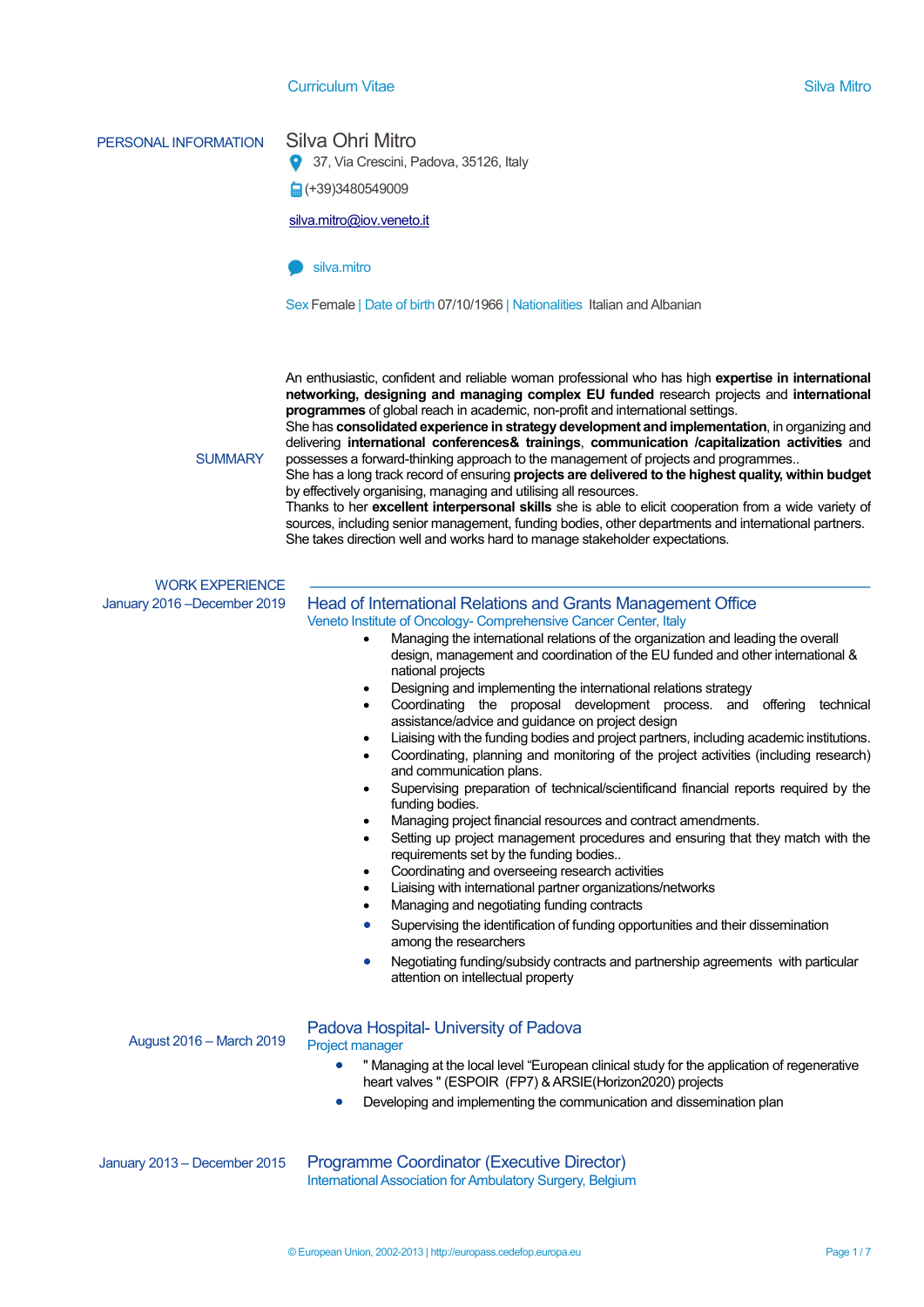

#### **Curriculum Vitae Silva Mitro Silva Mitro Silva Mitro Silva Mitro Silva Mitro Silva Mitro Silva Mitro Silva Mitro**

Coordinating programme and evaluation strategy planning and implementation. Ensuring effective programme management and dissemination activities, compliance with internal management procedures and donors requirements, project design, timely reporting and ensuring the financial viability of the organization:

- Leading the preparation of the strategic and annual work plans of the association.
- Coordinating the programme and strategy implementation process.
- Preparing provisional budgets and managing the approved annual budget, in strong collaboration with treasurer of the association .
- Preparing the necessary technical and financial reports for the donors (including EU Commission).
- Identifying funding bodies and coordinating the proposal development process (Horizon 2020, Public health Programme, COST etc).
- Liaising with the funding bodies and collaborating partner institutions such as universities, international organizations, similar associations and European Commission.
- Preparing and implementing the communication strategy.
- Managing the procurement processes and handling the negotiations.
- Designing and guiding the implementation of the programme evaluation strategy

October 2009 - February 2014

#### EU funded projects manager

#### Local Health Authority nr. 10, Veneto Region, Italy

Leading the overall design, management and coordination of the EU funded projects (financed by DG SANCO/CHAFEA, DG RESEARCH and DG EMPLOY, IPA ADRIATIC Programme):

- Coordinating the proposal development process.
- Liaising with the funding bodies and project partners, including academic institutions.
- Coordinating, planning and monitoring of the project activities (including research) and communication plans.
- Preparing technical and financial reports required by the funding bodies.
- Identifying staff needs, preparing job descriptions and participating in the selection process.
- Managing project financial resources and contract amendments.
- Setting up project management procedures and ensuring that they match with the requirements set by the funding bodies.
- Overseeing the procurement process of the various external services.
- Coordinating, overseeing and implementing research activities.

#### EU funded projects manager

#### November 2006 – October 2009 Istituto Zooprofilattico delle Venezie, Legnaro, (PD) Italy

Managed the portfolio of EU funded research projects with a total budget of about 8 million euros:

- Coordinating two research consortia and teams involved in other international projects.
	- Liaising with the various international partners involved in the EU research projects.
- Coordinating the report preparation process.
- Coordinating project meetings and preparing related agenda and minutes.
- Setting up the international training programme and providing technical assistance in training curriculum development and evaluation.
- Monitoring financial resources and forecasting expenses.

#### Head of the Consulting Agency "INSIEME" (free lance)

July 2004 – November 2006 Project design, evaluation and monitoring of international development projects.

Management of cultural mediation services for public health care organizations.

#### Senior Health Officer

#### European Commission Humanitarian AID Office (ECHO),

Managing a portfolio of € 60 million including approximately 25 development and humanitarian projects, reaching an effective coordination with the international donor community: such as World Bank, UNICEF

Developing the health sector funding strategy of Echo Albania.

August 1999 – August 2000 December 1998 – July 1999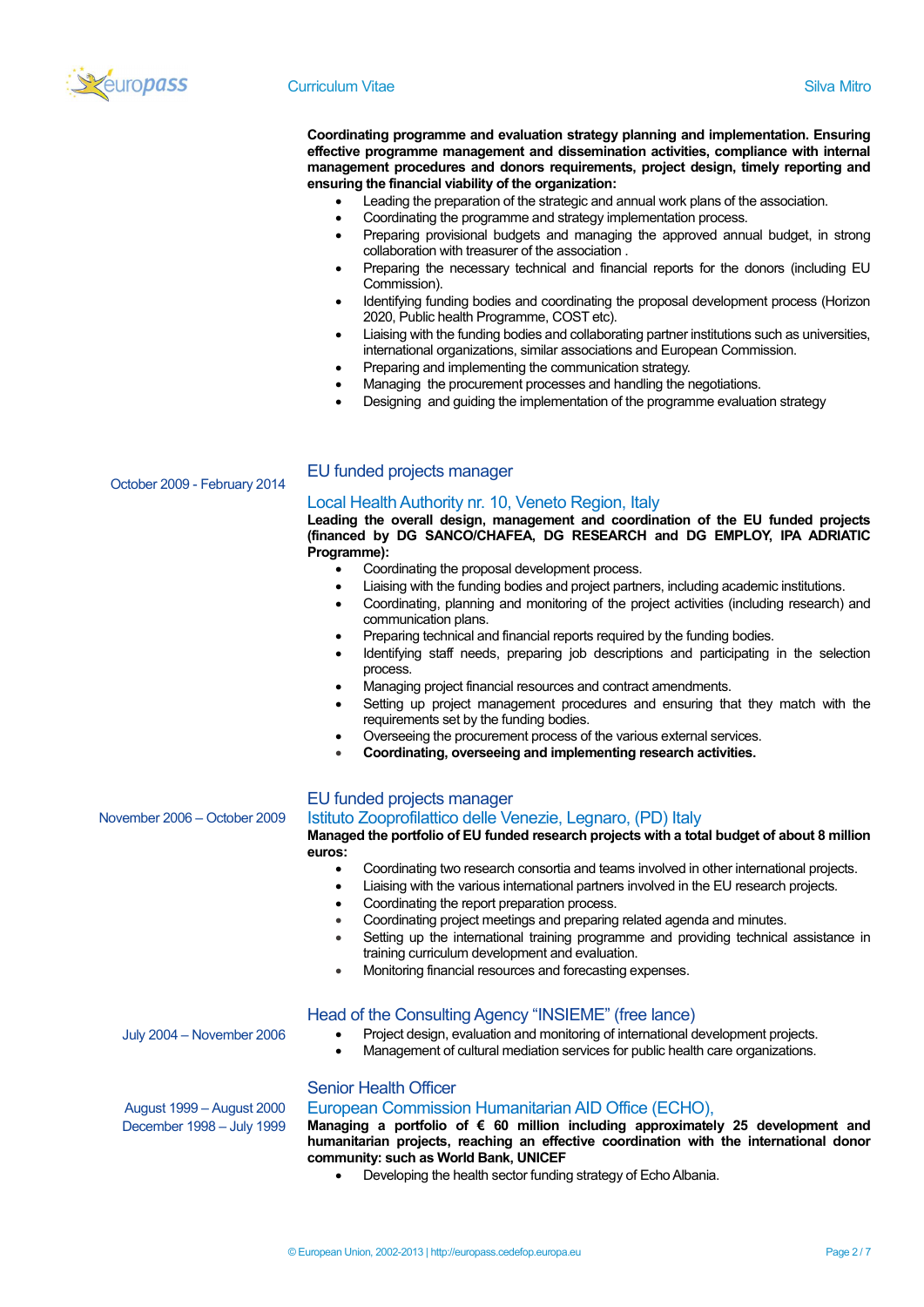- Coordinating the health sector interventions with other international donors.
	- Evaluating project proposals and monitoring ongoing projects

|                                | <b>Training Consultant Team Leader</b>                                                                                                                                                                                                                                                            |
|--------------------------------|---------------------------------------------------------------------------------------------------------------------------------------------------------------------------------------------------------------------------------------------------------------------------------------------------|
| December 1998 - July 1999      | Albanian National Training and Technical Assistance Resource Centre/                                                                                                                                                                                                                              |
|                                | (ANTARC,- an NGO organization                                                                                                                                                                                                                                                                     |
|                                | Leading the assigned team in the preparation of professional training materials,<br>publications, and other resources for all training and technical assistance organized and<br>delivered by ANTTARC:                                                                                            |
|                                | Coordinating the team work in designing and implementing organizational strategic plans<br>$\bullet$<br>and specific detailed work plans.                                                                                                                                                         |
|                                | Liaising with NGOs, international organizations and donors.<br>$\bullet$                                                                                                                                                                                                                          |
|                                | Developing professional training curricula, providing professional training<br>on<br>$\bullet$<br>organizational development for NGOs and on-site technical assistance programmes.                                                                                                                |
|                                | Women in Development Officer                                                                                                                                                                                                                                                                      |
| October 1993 – September 1997p | United States Agency for International Development (USAID), Tirana, Albania<br>Overseeing a 3 million dollar portfolio related to reproductive health, health reform, etc and<br>co-authoring Women in Development country strategy, contributing to the country strategy<br>development process: |
|                                | Conducting research in specific areas, applying independent analysis and interpretation.<br>$\bullet$                                                                                                                                                                                             |
|                                | Assisting in drafting substantive portions of USAID programme documentation to be used<br>$\bullet$<br>in major presentations to USAID Washington and/or the host government.<br>Liaising with several government institutions as well as other international donor                               |
|                                | ٠<br>organizations.                                                                                                                                                                                                                                                                               |
|                                | Co-authoring the "Women in Development Strategy" and monitoring its implementation.<br>$\bullet$<br>Liaising with the Albanian and international NGO community.<br>$\bullet$                                                                                                                      |
|                                | Monitoring projects included in the assigned portfolio<br>$\bullet$                                                                                                                                                                                                                               |
|                                | <b>Office Manager</b>                                                                                                                                                                                                                                                                             |
| October 1991 – September 1993  | HOJEIJ GROUP, a private French trade company, Albania<br>Ensured the smooth running of the office. Making sure that all office systems are                                                                                                                                                        |
|                                | managed and maintained, including staff recruitment and payroll files, stationary                                                                                                                                                                                                                 |
|                                | log, petty cash:<br>Established and managed the financial accounting and office filing system.<br>$\bullet$                                                                                                                                                                                       |
|                                | Supervised a team of 15 people.<br>$\bullet$                                                                                                                                                                                                                                                      |
|                                | Performed day-to-day management tasks.<br>٠                                                                                                                                                                                                                                                       |
|                                | Specialist in charge of foreign relations                                                                                                                                                                                                                                                         |
| October 1990 - September 1991  | Prime Minister's Office, Tirana, Albania<br>Committee for Environmental Protection & Committee for Foreign Economic Cooperation                                                                                                                                                                   |
|                                | Expanding international relations with counterpart government organizations and other                                                                                                                                                                                                             |
|                                | agencies specialized in environmental issues and economic development:<br>Co-authored the recommendations to the Council of Ministers for changes in the Albanian                                                                                                                                 |
|                                | legislation on foreign investments.                                                                                                                                                                                                                                                               |
|                                | Analysed other investment laws to be used as models in preparing the Albanian legislation on foreign investment.                                                                                                                                                                                  |
| <b>ADDITONAL CONSULTING</b>    |                                                                                                                                                                                                                                                                                                   |
| <b>SERVICES</b>                |                                                                                                                                                                                                                                                                                                   |
| January - March 2012           | <b>Planning Consultant</b>                                                                                                                                                                                                                                                                        |
|                                | International Association for Ambulatory Surgery, Belgium<br>Conducted the organizational assessment and prepared the annual work plan for 2013                                                                                                                                                   |
|                                |                                                                                                                                                                                                                                                                                                   |
| $1998 - 2007$                  | Training Consultant on human resources management<br>University of Montreal Project/International Health Department                                                                                                                                                                               |
|                                | Prepared a training manual and other teaching materials on the strategic human resources                                                                                                                                                                                                          |
|                                | management in health care.                                                                                                                                                                                                                                                                        |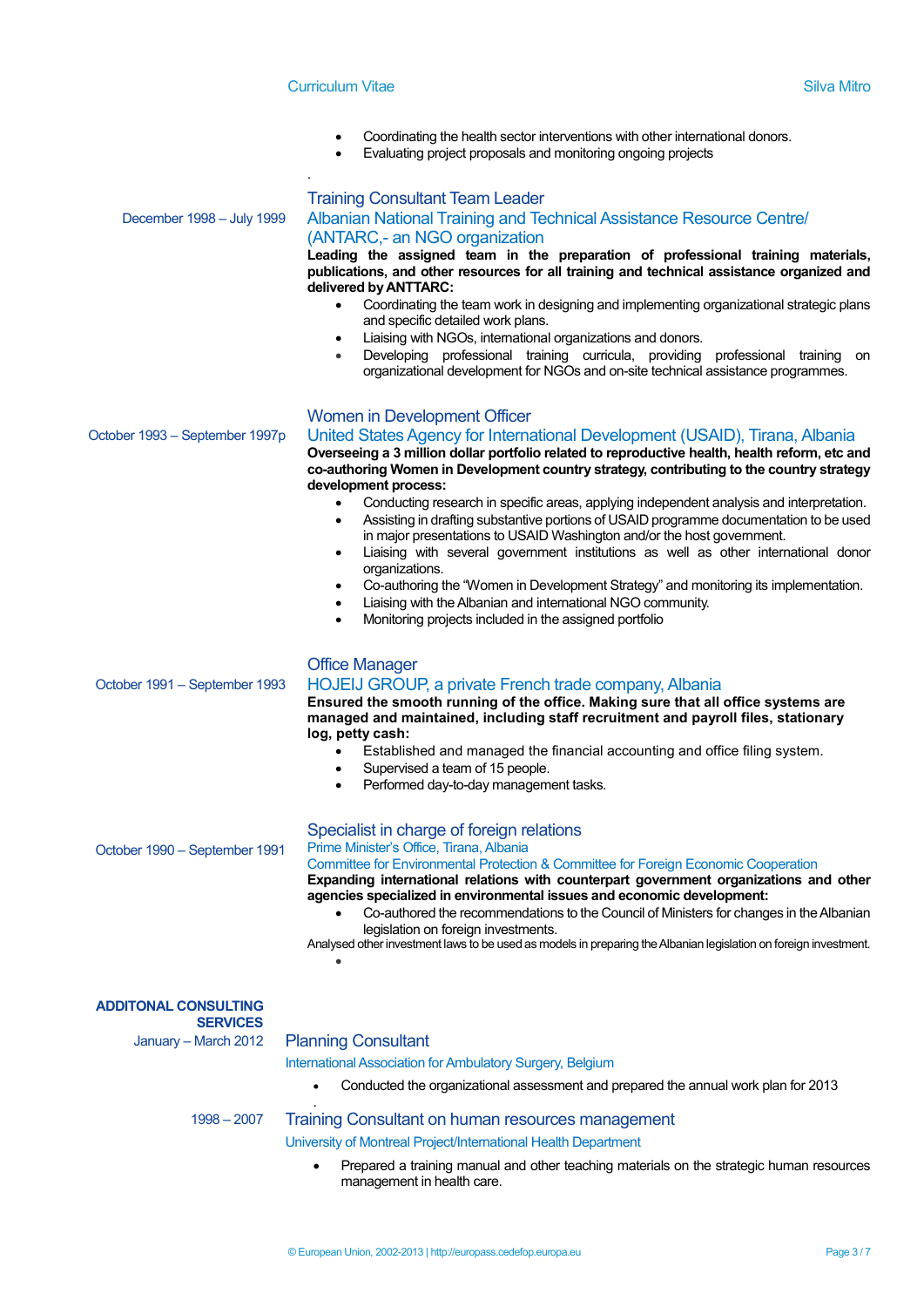

#### **Curriculum Vitae Silva Mitro Silva Mitro Silva Mitro Silva Mitro Silva Mitro Silva Mitro Silva Mitro Silva Mitro**

- Delivered several courses to regional directors of public health and other mid-level health managers attending a post university certificate programme on health services management.
- Peer reviewed training materials of other colleagues.

## 2000 – 2006 Project Management Consultant

#### Associazione di Cooperazione allo Sviluppo, Padova, Italia (an Italian NGO)

- Led the project design and report writing related to activities in Albania.
- Completed the feasibility study on the digitalization of the civil status service of Tirana/Albania.

#### 2002 – 2003 Project Management Consultant

- University of Padova, Department of Environmental Medicine and Public Health
	- Managed an EU funded research project.

#### 2000 – 2001 Evaluation and Management Consultant

Centro Regionale per l'Intervento alla Cooperazione (CRIC) – an Italian NGO

- Monitored an ECHO funded project on "Establishing the biomedical equipment management system at the Maternity Hospital of Tirana".
- Sensitized the MOH of Albania and the hospital administration on the importance of introducing a biomedical equipment management system and making relevant policy changes.
- Developed the manual of policy and procedures on biomedical equipment management and organized all the activities related to this process, with particular focus on change management.

#### January 1998 Consultant

#### Department of Health and Human Services (DHHS)/USAID

- Coordinated the visit to Tirana of the DHHS consultants on health administration, financing and materials management.
- Provided analysis and explanation of policies of the Albanian Ministry of Health, especially those relating to health care financing.

#### June – August 1998 Consultant

#### American International Health Alliance

- Directed the design of a course on health management to be introduced in the curricula of the Medical School, University of Tirana.
- Selected the materials for the resource centre at the Medical School, Tirana University.
- Advised the NYU project coordinator on the strategies to be followed for the establishment of a Master's programme on Health Management at the University of Tirana.

#### June 1997 National Consultant

School of Philology

**UNFPA** 

 Prepared the UNFPA background document for the Project Review & Strategy Development Mission.

#### **EDUCATION**

| February 2016<br>December 2016 | Master in Integrazione Europea: Politiche e Programmi Comunitari<br>Dipartimento di Scienze Politiche e Giuridiche<br>Univeristà degli Studi i Padova                                                                                                                     |
|--------------------------------|---------------------------------------------------------------------------------------------------------------------------------------------------------------------------------------------------------------------------------------------------------------------------|
| September 1998                 | M.S. in Management<br>New York University, New York, NY, USA<br>Robert F. Wagner Graduate School of Public Service<br><b>Relevant subjects:</b> health policy analysis, health services management, community health,<br>international development, financial management. |
| <b>June 1989</b>               | University Degree in French Language Teaching<br>University of Tirana, Albania                                                                                                                                                                                            |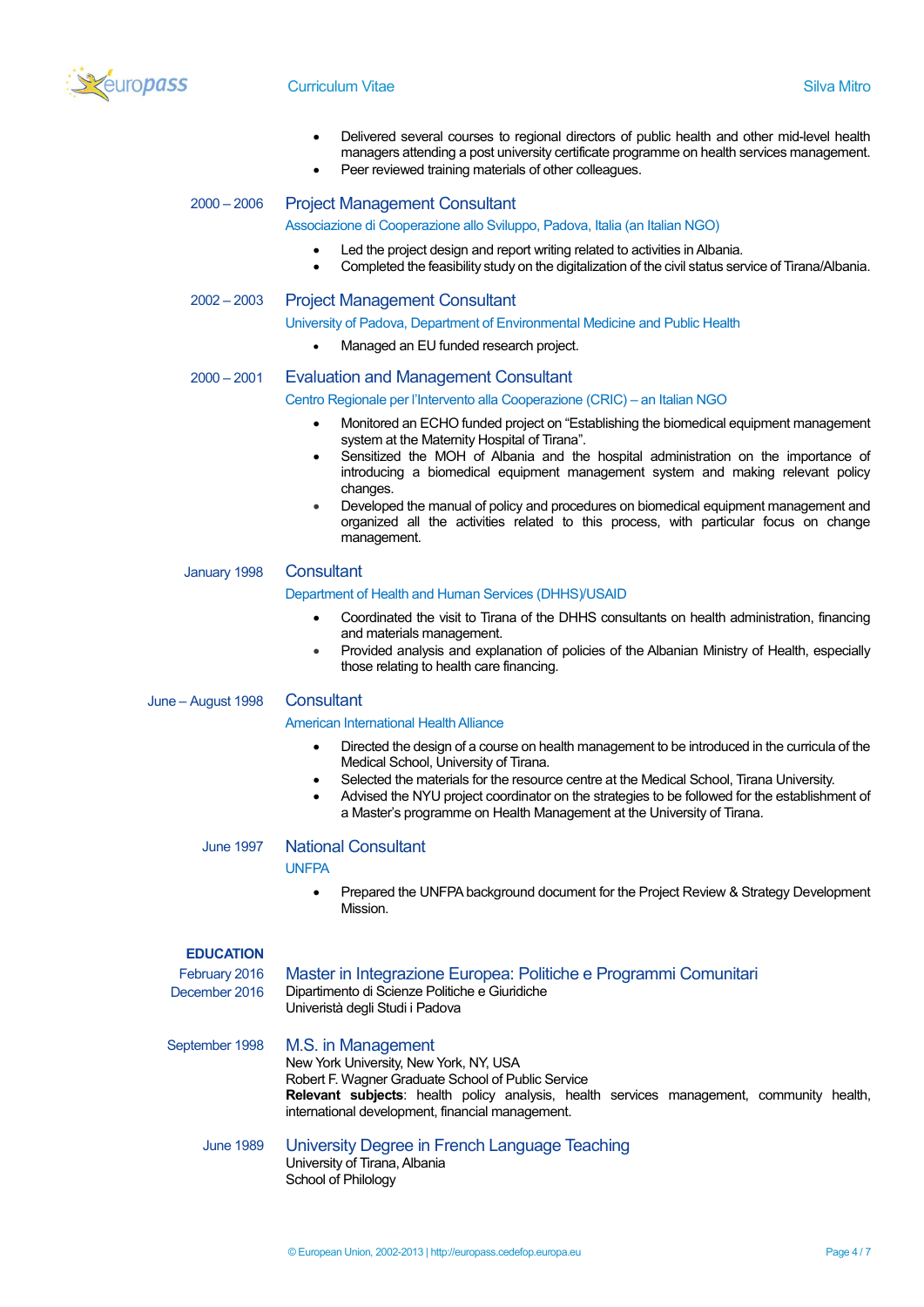Relevant subjects: translation, psychology.

June 2000 Full law degree programme attended University of Tirana, Albania School of Law Relevant subjects: European law, administrative law, accounting, financial law, economics

#### **TRAINING**

| March-April 2020         | COVID 19: Tackling the novel coronavirus,                                                                               |
|--------------------------|-------------------------------------------------------------------------------------------------------------------------|
|                          | London School of Hygiene and Tropical Medicine and                                                                      |
| April 2020               | Decreto cura Italia, il rilancio delle imprese, GFL formazione                                                          |
| December 2019            | Technology Transfer related to research activities - CORIS                                                              |
|                          | Regular training programmes on project design, intellectual property management and info day                            |
|                          | sessions on various funding programmes of the EU Commission.                                                            |
| <b>May 2016</b>          | Horizon 2020 – il nuovo programma quadro in ricerca e innovazione: come scrivere una proposta di                        |
|                          | successo in Horizon 2020                                                                                                |
|                          | Agenzia per la Promozione della Ricerca Europea (APRE), Padova                                                          |
| <b>March 2016</b>        | Public Health Programme, infoday,                                                                                       |
|                          | Italian Ministry of Health, Rome                                                                                        |
| <b>March 2016</b>        | <b>Financing Health Actions through EU Funding</b><br>Euroepan Academy for Taxes, Economics & Law, Berlin- Germany      |
|                          | <b>Dissemination strategy</b>                                                                                           |
| February 2015            | Agenzia per la Promozione della Ricerca Europea (APRE)                                                                  |
| <b>July 2014</b>         | I programmi di finanziamento europei 2014-2020 nel quadro della ricerca, innovazione e salute                           |
|                          | pubblica: Horizon 2020 e 3rd European Health Programme 2014-2020 in sinergia con i Fondi                                |
|                          | strutturali. Architettura dei programmi, regole di partecipazione e gestione dei finanziamenti                          |
|                          | Azienda Ospedaliera di Padova                                                                                           |
| April 2014               | Ricerca Traslazionale e progettazione Europea/Internazionale                                                            |
|                          | <b>CRO</b> Aviano<br>Incontro con OSCE: la qualità dei servizi sanitari in europa e la spesa per la salute              |
| <b>April 2013</b>        | Ministero della Salute/OECD                                                                                             |
| September 2012           | Corso sugli strumenti e sulle strategie per la progettazione e la gestione dei progetti in ambito sanitario             |
|                          | Progetto Mattone Internazionale                                                                                         |
| <b>June 2012</b>         | Veneto per la Ricerca                                                                                                   |
|                          | <b>IOV</b>                                                                                                              |
| September 2011           | Structural funds and health improvement, reflections to date and the way forward                                        |
|                          | University of Liverpool                                                                                                 |
| May 2010                 | The socio-economic determinants of health inequalities<br>University of Perugia                                         |
|                          |                                                                                                                         |
| January 2008             | Project design & Project management in the VII Framework Program, APRE<br>Area Science Park, Trieste, Italy             |
|                          |                                                                                                                         |
| August 2006              | Curriculum design workshop, Centre d'études et de formation en enseignement supérieur (CEFES)<br>Université de Montreal |
|                          | 6 - month Certificate Training programme on human resources management                                                  |
| November 2001 - May 2002 | ASCOM/FSE                                                                                                               |
|                          | <b>Training of Trainers/Training of Consultants</b>                                                                     |
| January - February 1999  | Organization for Rehabilitation through Training, USAID                                                                 |
|                          | Internship Program on NGO development                                                                                   |
| April 1999               | Organization for Rehabilitation through Training, USAID                                                                 |
| December 1998            | Retreat on NGO Development, Leadership and Strategic Planning                                                           |
|                          | Organization for Rehabilitation through Training, USAID                                                                 |
| January - May 1998       | Development Strategies for Central Eastern Europe                                                                       |
|                          | New York University, USA                                                                                                |
| <b>May 1998</b>          | Women and Management in Public Service                                                                                  |
|                          | New York University, USA                                                                                                |
| <b>June – July 1998</b>  | <b>Health Services Management,</b>                                                                                      |
|                          | New York University, USA                                                                                                |
| <b>June – July 1998</b>  | <b>Health Economics</b>                                                                                                 |
|                          | New York University, USA                                                                                                |
| October - November 1996  | Using Microcomputers to Produce a Gender Profile                                                                        |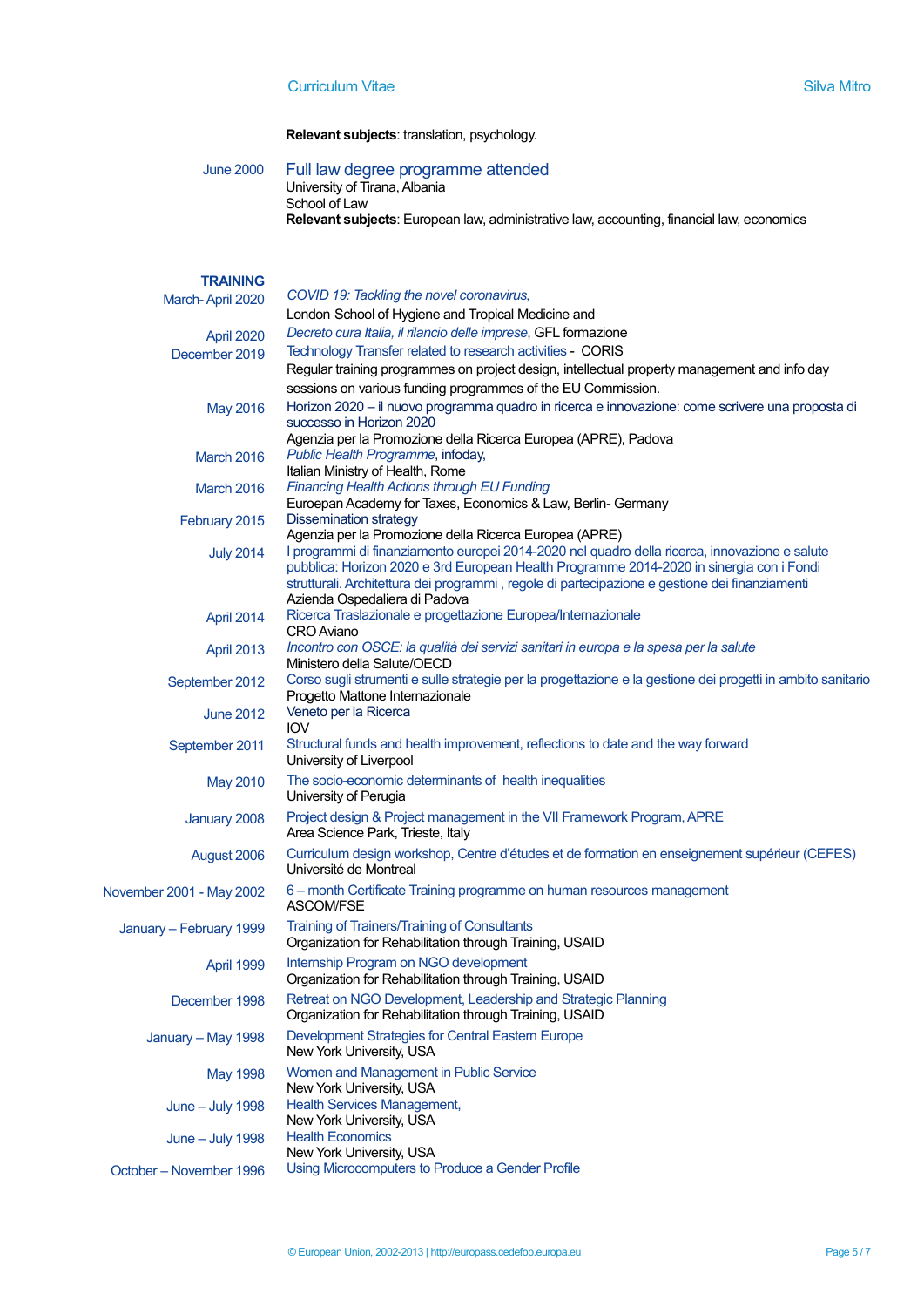

#### BUCEN(USA

### **LANGUAGES**

#### Mother tongue ITALIAN and ALBANIAN

Other language

| nguage(s)      | <b>UNDERSTANDING</b> |         | <b>SPEAKING</b>    |                   | <b>WRITING</b> |
|----------------|----------------------|---------|--------------------|-------------------|----------------|
|                | Listening            | Reading | Spoken interaction | Spoken production |                |
| <b>ENGLISH</b> | C1                   | C       | C1                 | C1                | C1             |
| <b>FRENCH</b>  | C1                   | C       | C1                 | C1                | C1             |
| <b>GREEK</b>   | Α2                   | A.      | A2                 |                   | Α1             |

#### PERSONAL SKILLS

Excellent communication and interpersonal skills

- Gained and consolidated through the long term experience as project manager, programme officer and training consultant involving constant communication with colleagues, stakeholders, public presentations at various conferences, facilitation of meetings.
- Organisational / managerial skills **. Leadership & communication skills** developed through work experience in project and programme management requiring supervision and collaboration with the teams involved (responsible for direct supervision of 3-15 people and coordination of several teams). During the experience as traininer have had the opportunity to widely use leadership skills to motivate participants and encourage their active participation.
	- Very strong analytical skills developed during the proposal development experiences requiring a good analysis and understanding of the funding bodies priorities and expectations.
	- Problem solving and negotiation skills developed during the various professional experiences in various positions and contexts involving handling of emergency situations, difficulties related to programme implementation requiring negotiation with the political parties involved, criticalities related to project implementation involving negotiation with the partners involved.
	- Time management has been a key skill that has allowed me to successfully manage a wide range of projects and meet contractual and operational deadlines.
	- Excellent networking skills developed during the experience as manager of international projects.

- Job-related skills Strategic planning skills acquired both through academic training and work as programme officer with USAID, ECHO and IAAS.
	- Consolidated financial management skills gained both through academic training and long term experience on EU funded projects and programme management
	- Human resources management gained both through academic and post university training on human resources management, long term experience as a trainer on human resources management and direct work experience in managing project teams.
	- Good experience on quality management and accreditation programmes
	- Consolidated experience in development and implementation of communication strategies and plans acquired thanks to the management of complex EU funded projects and management of international programmes
	- Very sound knowledge of the logical framework approach and project and programme evaluation techniques.
	- Very sound knowledge of several EU Institutions and funding programmes such as Horizon Europe, Third Public Health Programme, Central Europe, ADRION , MED, etc. and related regulations
	- Good experience in qualitative research gained during the implementation of a series of research and public health projects.
- Computer skills Very good command of Microsoft Office tools (word, outlook, excel, internet, power point) and digital communication tools.

Driving licence **B** 

© European Union, 2002-2013 | http://europass.cedefop.europa.eu Page 6 / 7